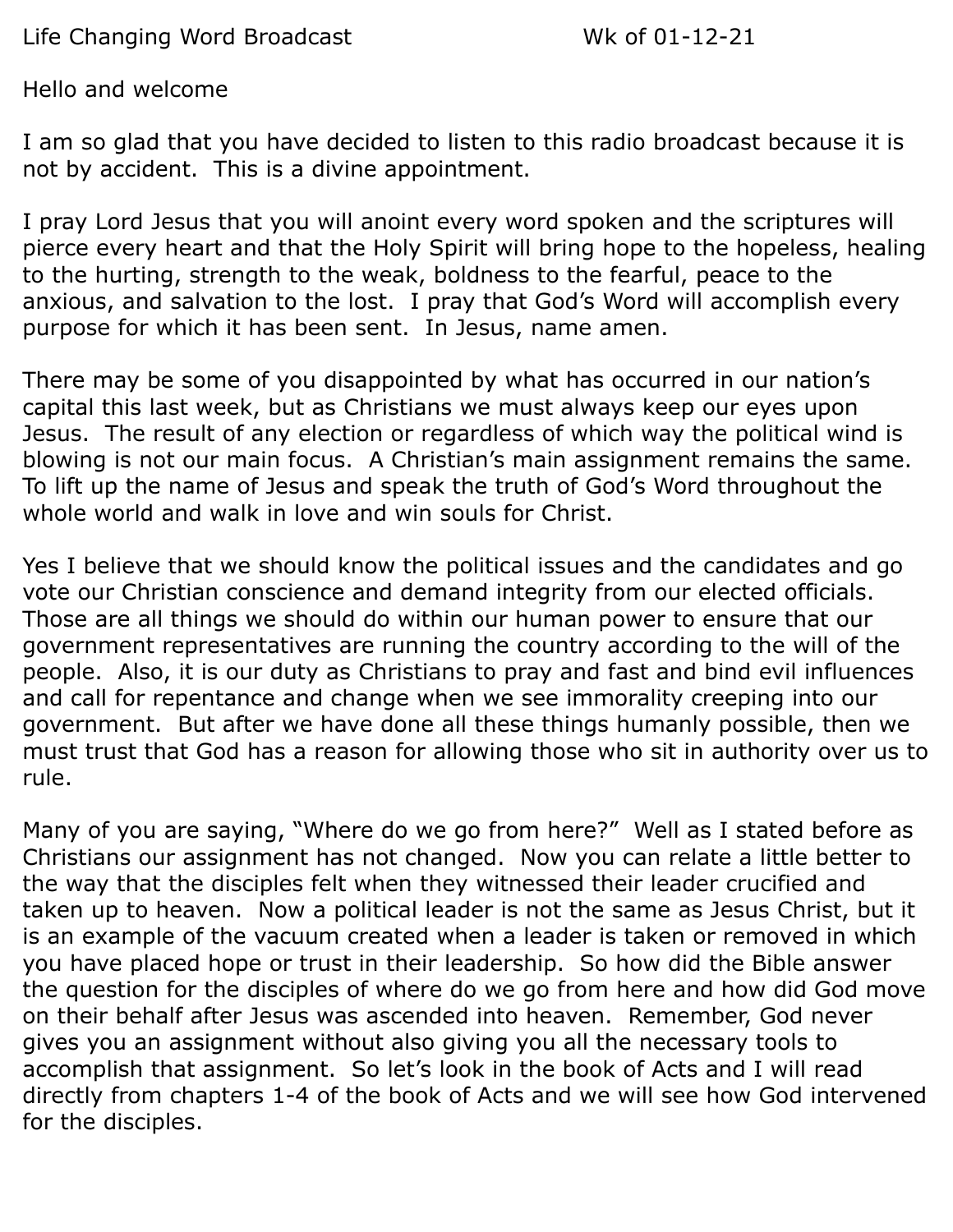I wrote about all that Jesus began to do and to teach Until the day he was taken up to heaven, after giving instructions through the Holy Spirit to the apostles he had chosen. On one occasion, while he was eating with them, he gave them this command: "Do not leave Jerusalem, but wait for the gift my Father promised, which you have heard me speak about. For John baptized with water, but in a few days you will be baptized with the Holy Spirit."

6Then they gathered around him and asked him, "Lord, are you at this time going to restore the kingdom to Israel?"

7He said to them: "It is not for you to know the times or dates the Father has set by his own authority. 8But you will receive power when the Holy Spirit comes on you; and you will be my witnesses in Jerusalem, and in all Judea and Samaria, and to the ends of the earth."

9After he said this, he was taken up before their very eyes, and a cloud hid him from their sight.

10They were looking intently up into the sky as he was going, when suddenly two men dressed in white stood beside them. 11"Men of Galilee," they said, "why do you stand here looking into the sky? This same Jesus, who has been taken from you into heaven, will come back in the same way you have seen him go into heaven."

12Then the apostles returned to Jerusalem from the hill called the Mount of Olives they went upstairs to the room where they were staying. They all joined together constantly in prayer.

1When the day of Pentecost came; they were all together in one place. 2Suddenly a sound like the blowing of a violent wind came from heaven and filled the whole house where they were sitting. 3They saw what seemed to be tongues of fire that separated and came to rest on each of them. 4All of them were filled with the Holy Spirit and began to speak in other tongues as the Spirit enabled them.

14Then Peter raised his voice and addressed the crowd: "Fellow Jews and all of you who live in Jerusalem, let me explain this to you; listen carefully to what I say. This is what was spoken by the prophet Joel: In the last days, God says, I will pour out my Spirit on all people. Your sons and daughters will prophesy, your young men will see visions, your old men will dream dreams. 18Even on my servants, both men and women, I will pour out my Spirit in those days, and they will prophesy. 19I will show wonders in the heavens above and signs on the earth below, blood and fire and billows of smoke.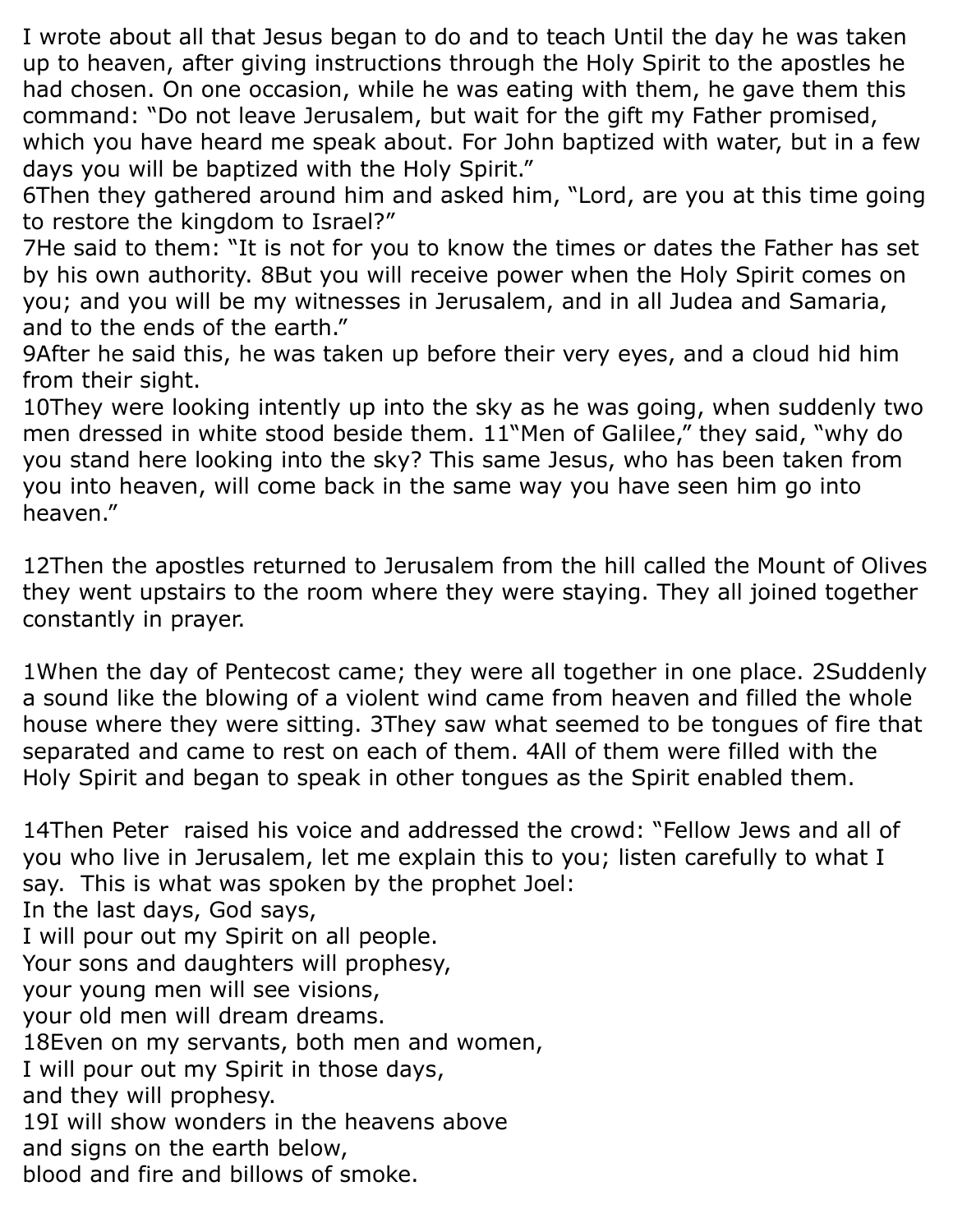20The sun will be turned to darkness

and the moon to blood

before the coming of the great and glorious day of the Lord.

21And everyone who calls

on the name of the Lord will be saved.'

Repent and be baptized, every one of you, in the name of Jesus Christ for the forgiveness of your sins. And you will receive the gift of the Holy Spirit. 9The promise is for you and your children and for all who are far off—for all whom the Lord our God will call."

The priests and the captain of the temple guard and the Sadducees came up to Peter and John while they were speaking to the people. 2They were greatly disturbed because the apostles were teaching the people, proclaiming in Jesus the resurrection of the dead.

They had Peter and John brought before them and began to question them: "By what power or what name did you do this?"

8Then Peter, filled with the Holy Spirit, said to them: "Rulers and elders of the people! It is by the name of Jesus Christ of Nazareth, whom you crucified but whom God raised from the dead

Salvation is found in no one else, for there is no other name under heaven given to mankind by which we must be saved."

So they ordered them to withdraw from the Sanhedrin and then conferred together. 16"What are we going to do with these men?" they asked. But to stop this thing from spreading any further among the people, we must warn them to speak no longer to anyone in this name."

Then they called them in again and commanded them not to speak or teach at all in the name of Jesus. But Peter and John replied, "Which is right in God's eyes: to listen to you, or to him? You be the judges! 20As for us, we cannot help speaking about what we have seen and heard."

After further threats they let them go. They could not decide how to punish them

On their release, Peter and John went back to their own people and reported all that the chief priests and the elders had said to them. 24When they heard this; they raised their voices together in prayer to God. "Sovereign Lord," they said, "you made the heavens and the earth and the sea, and everything in them. 25You spoke by the Holy Spirit through the mouth of your servant, our father David: " 'Why do the nations rage

and the peoples plot in vain?

26The kings of the earth rise up

and the rulers band together

against the Lord

and against his anointed one.'

27Indeed Herod and Pontius Pilate met together with the Gentiles and the people of Israel in this city to conspire against your holy servant Jesus, whom you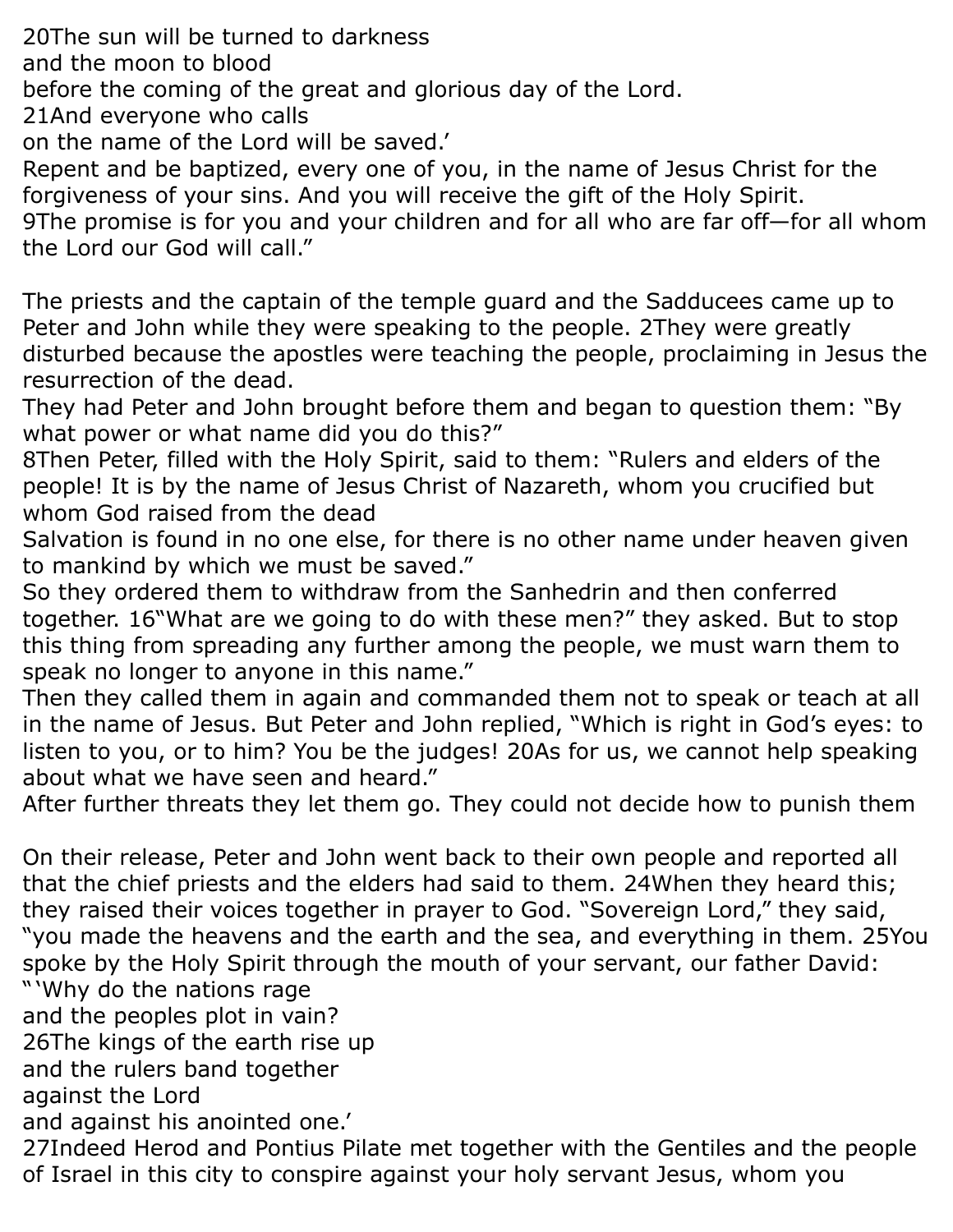anointed. 28They did what your power and will had decided beforehand should happen. 29Now, Lord, consider their threats and enable your servants to speak your word with great boldness. 30Stretch out your hand to heal and perform signs and wonders through the name of your holy servant Jesus."

31After they prayed, the place where they were meeting was shaken. And they were all filled with the Holy Spirit and spoke the word of God boldly.

So we see that when Jesus was taken from the disciples, they obeyed Jesus and remained in Jerusalem, they went to the upper room and waited and prayed in one mind and one accord, and received the gift of the Holy Spirit with speaking in tongues and when the Holy Spirit came upon them they received power and authority to be Christ witnesses to the ends of the earth. There is your answer. That is what we do now! That is the assignment!

Spiritual gifts are not for some kind of "super spiritual" person. Spiritual gifts are not mumbo jumbo spooky doctrine. Spiritual gifts are not theoretical, but they are necessary tools to perform our Christian duty and to have the boldness and power to transform the world. The Church must have the power of the Holy Spirit demonstrated or it will be ineffective against the spiritual forces of darkness. Christians will be deceived without the spiritual gifts. We are in a spiritual warfare and we must be equipped with spiritual weapons. As the return of Christ grows closer the spirit of anti-christ will accelerate and human character will deteriorate and finally become so deceived that mankind will refuse to change their ways and repent and be saved. Our assignment as Christians is to prevent people from going to hell. As the darkness covers the earth we must walk in the power and authority of the Holy Spirit. If we step away from the presence of God we will not be able to endure to the end. We must demonstrate the same boldness that Moses commanded to humble the modern day Pharaohs and to set a wicked and willful generation free from the deceptions and lies of satan. If we do not regroup and pray diligently and fast and stay in the presence of God and walk in the Holy Spirit, we will lose more than our personal liberties and freedoms, people will lose our souls. That's right, God's judgement will come and people will die in their sin and they will burn in hell for eternity. So dig in deeper and seek God in prayer without ceasing. Can't keep one foot in the world and one foot in the Church. You must totally commit to God. Evil does not negotiate. Evil will not yield unless it is to a stronger power. The Church must have spiritual gifts to overcome the evil attacks and persecution that satan's strongholds are ready to unleash. This world is like a woman going into labor and getting ready to give birth. As the time for the baby to be born gets closer, the contractions become more intense. Tribulations will come quicker and quicker and get more intense